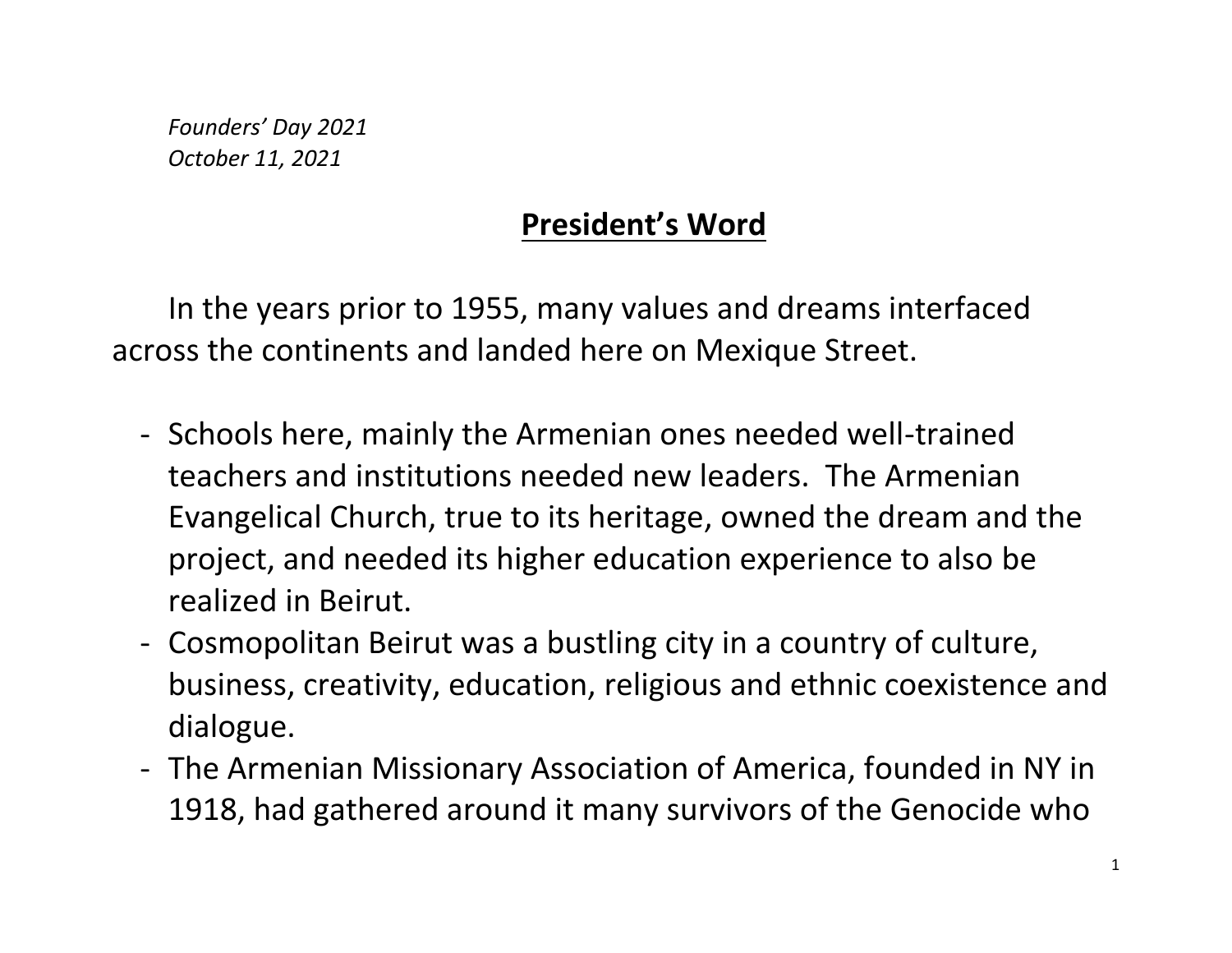had made new lives in America hoping to rebuild the communities of their compatriots in the lands where were longing to build their lives on solid foundations.

- Benevolent business people like Stephen Mehagian in Phoenix, AZ and Stephen Philibosian in Philadelphia, originally from Hadjin, and migrants before the Adana massacres of 1909, had the dream of equipping their people with standards and institutions of higher education.

And Haigazian was born on October 17, 1955 here in this location and opened its doors to all sectors of society, especially those who would not have the means to get higher education elsewhere, with the standards and values that would make one advance in a healthy and constructive manner.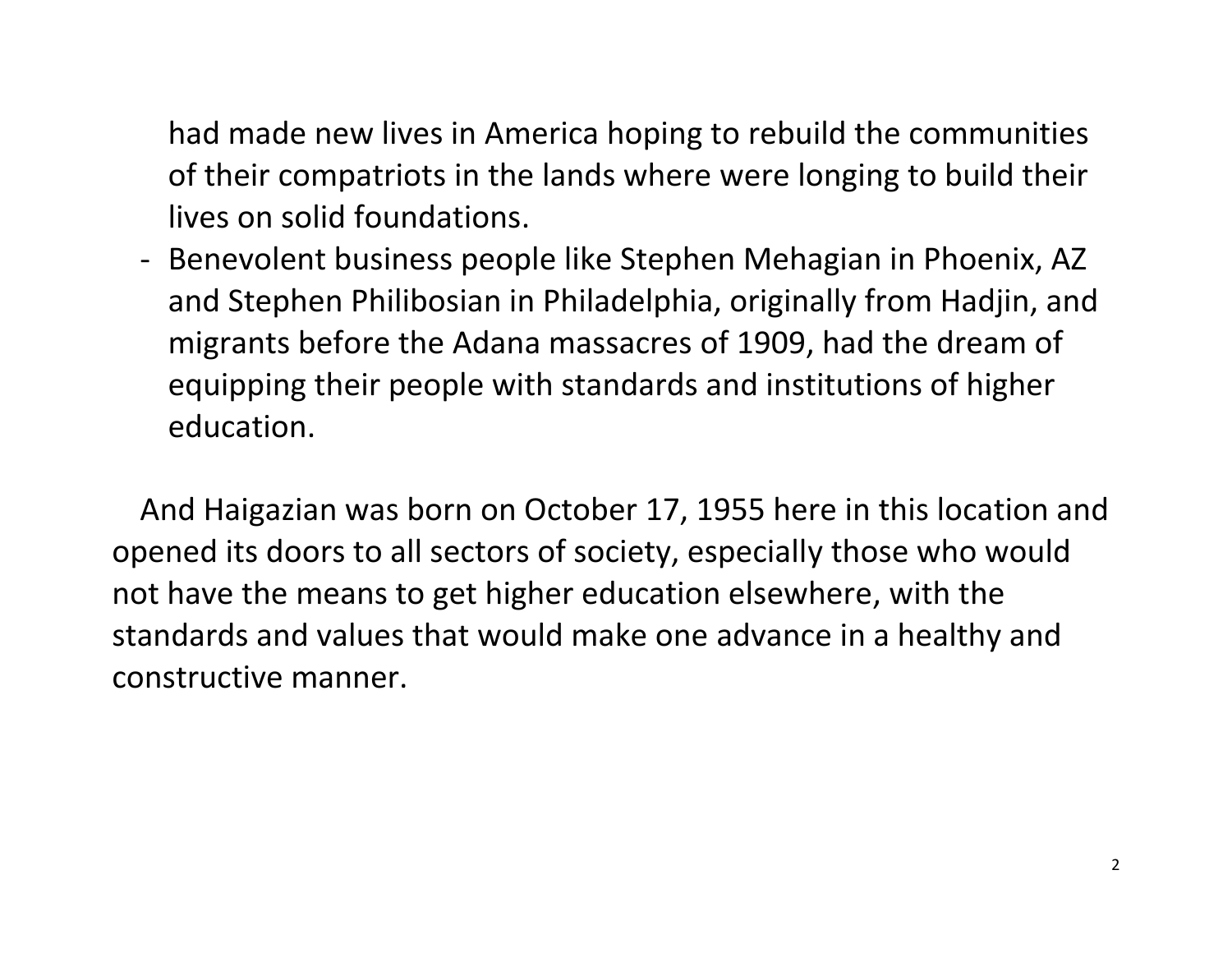It is our custom on Founders Day to not simply count achievements and successes, but rather reiterate our values that make Haigazian University what it is and what it aspires to be.

What brought the founders together was not the need for fame, financial gain, political clout, educational market competition, and not free enterprise.

The dream was for every new generation to stand on the upright values of the highest standards of life and not simply of advanced academic learning. The dream was for each new generation surpass the former ones with intellectual, ethical and professional standards.

In fact, if there is nothing one will learn at Haigazian, one should at least learn that a degree is a good body in need of a soul. Oh, how many times did we remember in the past two years in Lebanon that our lack is not for degree holders but for good, transparent, honest and upright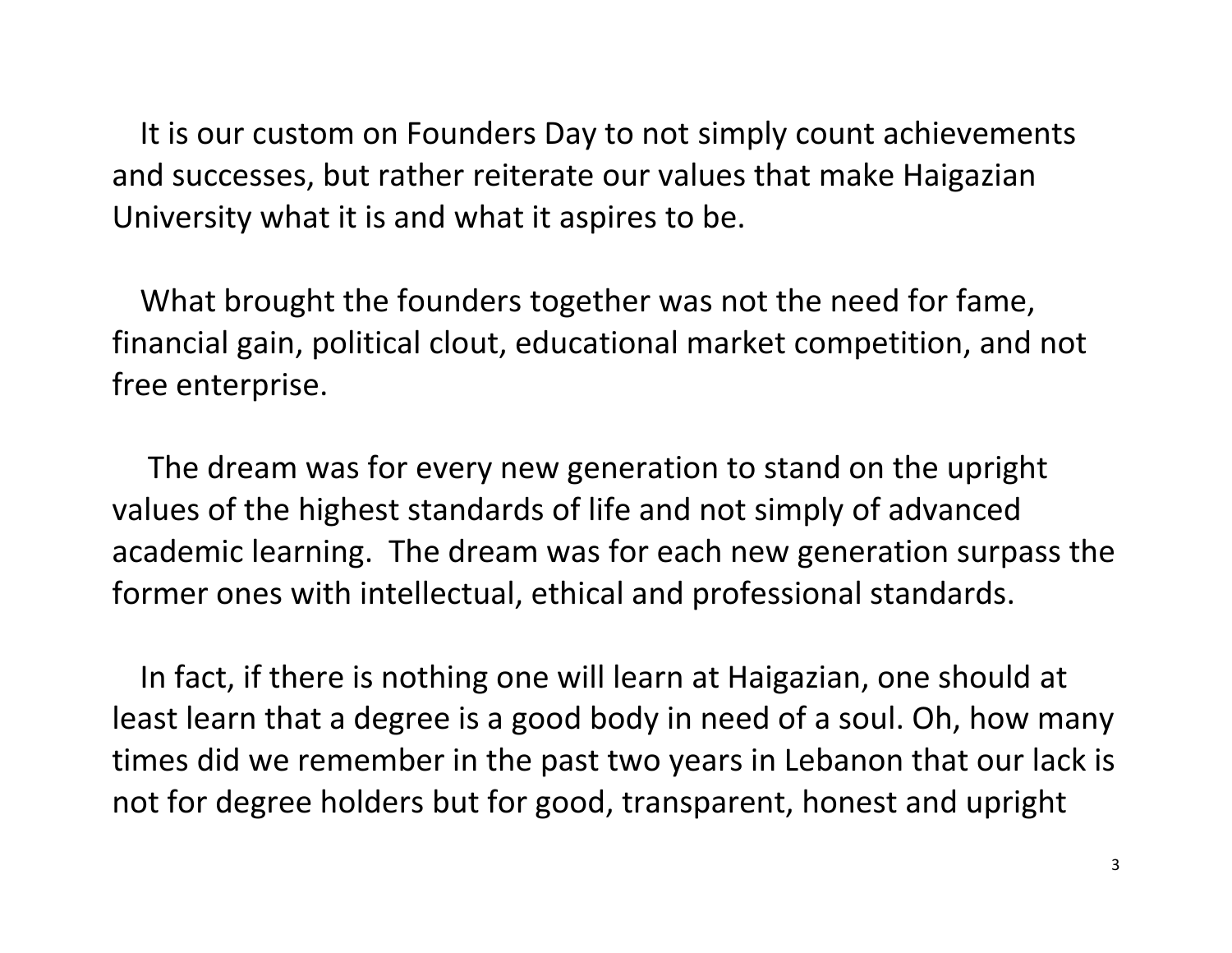human beings who also have good degrees. How many times did we remember that formal education is only one component that one needs.

Now, in the Land of the Cedars, we ask, what values do we transmit and what example do we give to the next generation? What lessons did we learn from our founders as well?

Stand up again after any breakdown or calamity. But stand on what foundation? With what support? With what ethics? Others can help and should help, but our discipline, our strong value system, our hard work, our selflessness, our learning curve, the good example we can set for others, as well as our service orientation are keys to good living and virtuous societies.

How can I say this more simply on this day of celebration?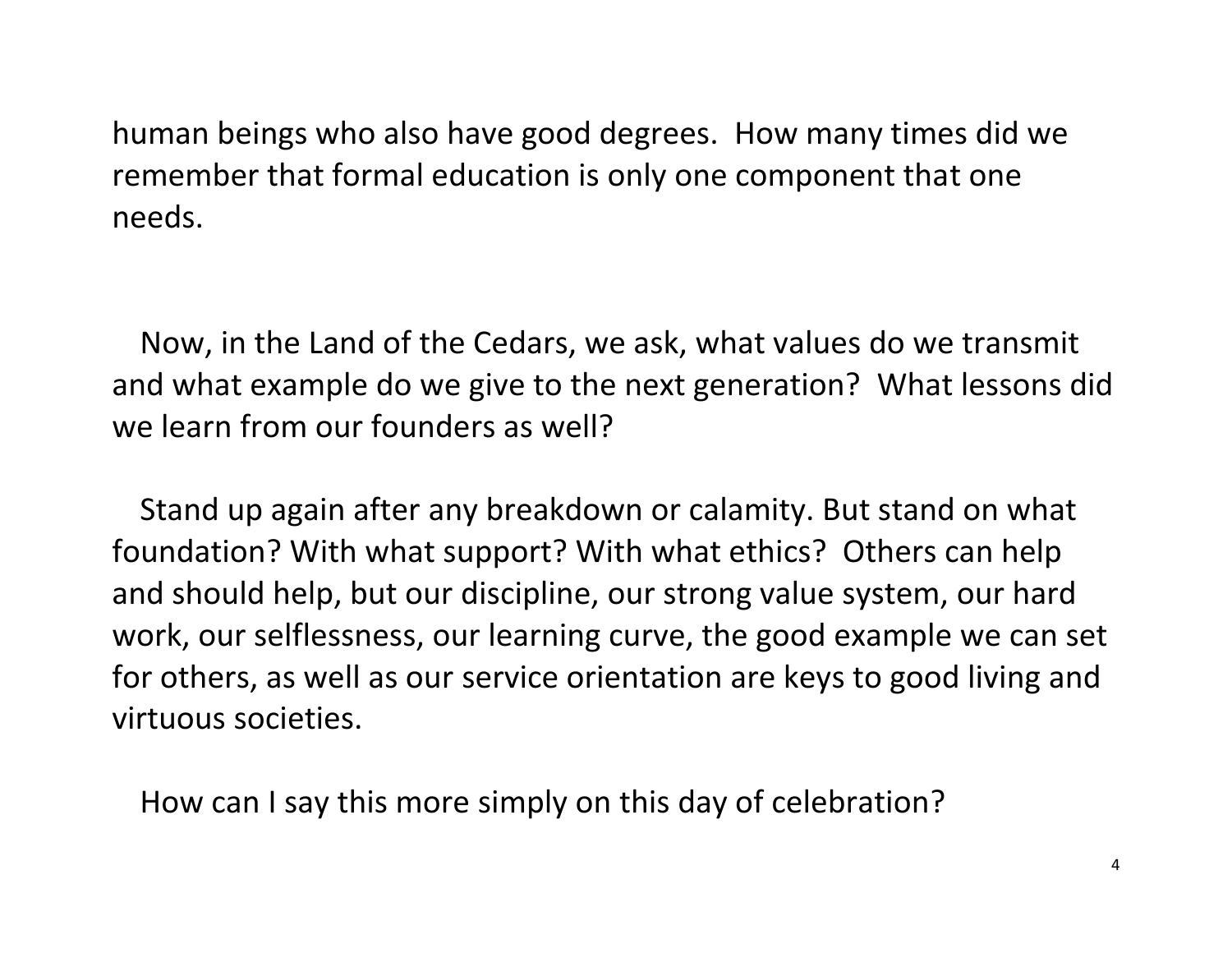Let me divide people into two types: those who are oriented to live for themselves with a motto that says, "**Catch me in my greed if you can**". And a second type that learns to live with others with a motto that says, "**Help me live up to highest life-giving standards I can find."**

In a document called the **Heidelberg Catechism** (1563, Germany) there is a term, rooted in scriptures that says YOU ARE NOT YOUR OWN. In its public manifestation it means, life is not my property, my job is not my property, my position, my relationships and duties are not my property to use or abuse as I wish, no matter how high my position.

When we confuse dignity with vanity, freedom with negligence, and position with privilege, then we act as if we are the owners of all, and we spoil it all.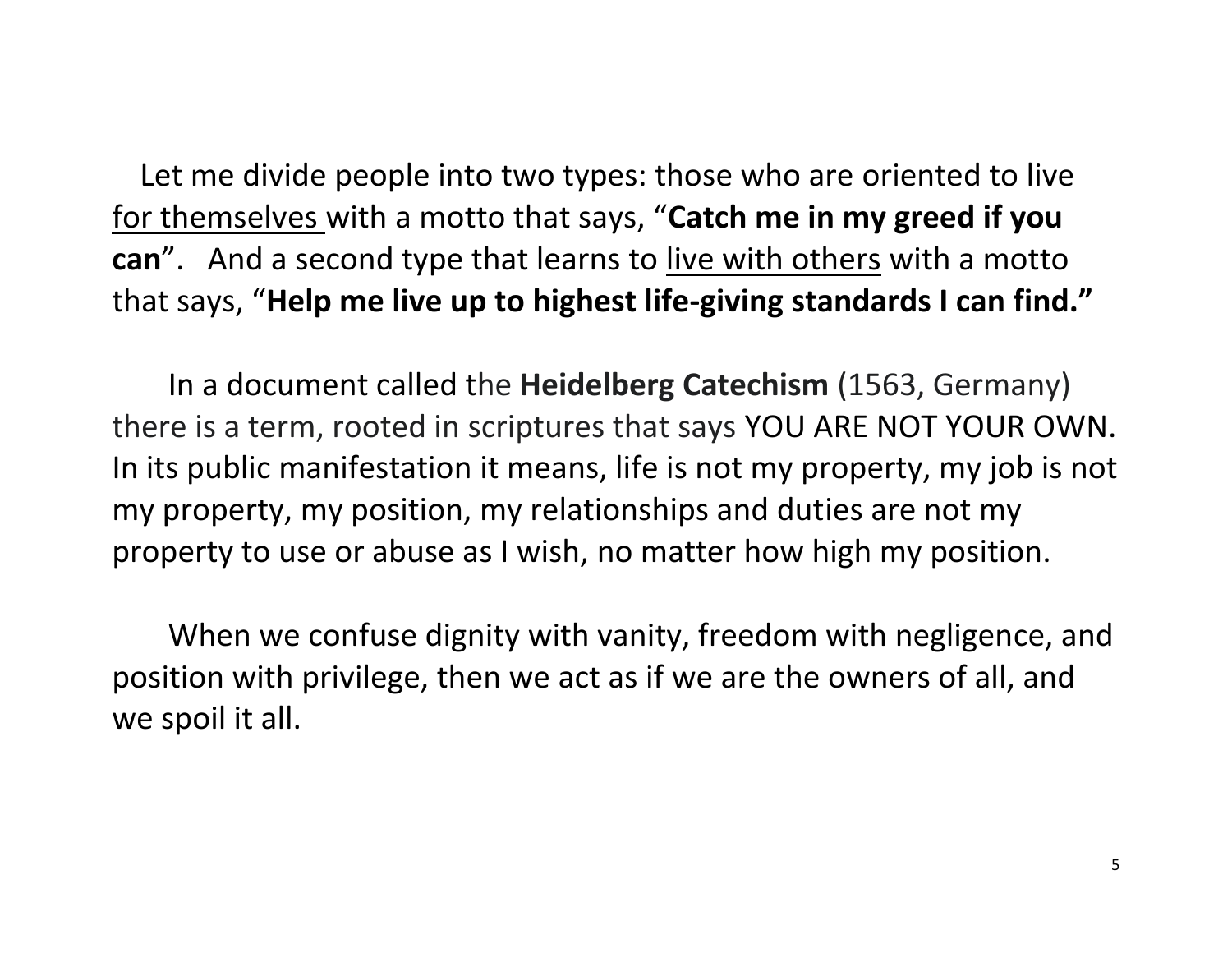Things, responsibilities, relationships are not valuable because we own them, but because we honor them.

On Founders' day, we focus on values not undertakings. For it is more important to graduate students who have a sense of value and be respected and responsible citizens, than to move up in the ladder of fame and abuse their positions in life and society. In the  $21<sup>st</sup>$  century this may sound idealistic. We really hope each student will be a leader, an accomplished professional, and a person of high impact. But we hope to put dignity, honor and truth first and other levels of success will follow.

Now, with those thoughts, and in such a time as this is Lebanon, I am so honored to have with us a special personality who also has a critical message for us at Haigazian University and much beyond Haigazian.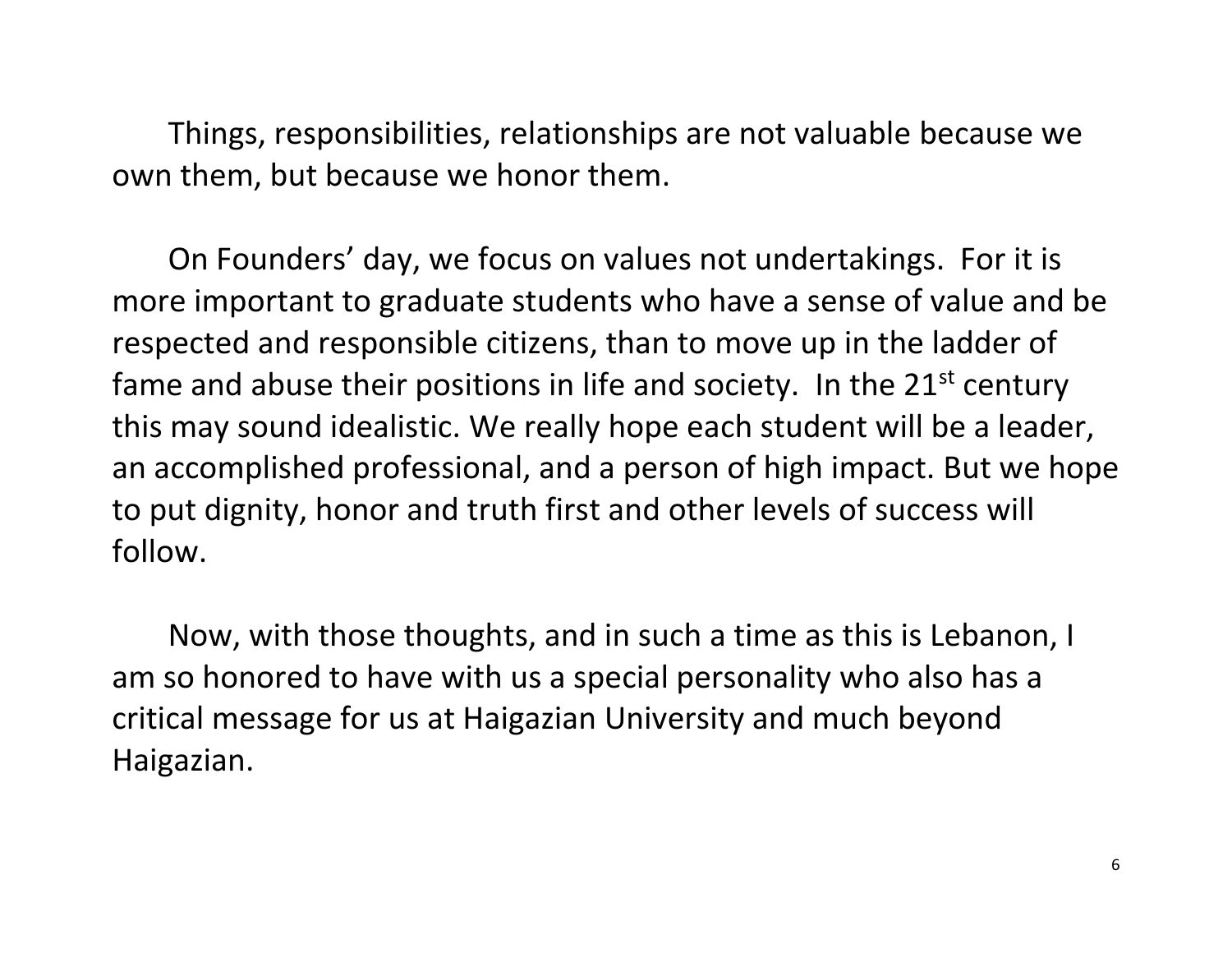*The United Nations Secretary-General appointed Ms. Joanna Wronecka of Poland as his new Special Coordinator for Lebanon, in April 2021.*

*Ms. Wronecka brings over 25 years of experience in diplomacy, international security and Middle East affairs, serving as the Permanent Representative of Poland to the United Nations (2017-2021), including during Poland's membership in the Security Council (2018-2019), and as Under Secretary of State for Arab and African countries, development cooperation and Polish-United Nations relations at the Ministry of Foreign Affairs of Poland (2015-2017).*

*She previously served as Head of the European Union Delegation to Jordan (2011-2015), Ambassador of Poland to Morocco and Egypt as well as non-resident Ambassador of Poland to Mauritania and Sudan. Ms. Wronecka further served as the Director of the Secretariat of the Minister of Foreign Affairs of Poland. Director of the Africa and Middle East*